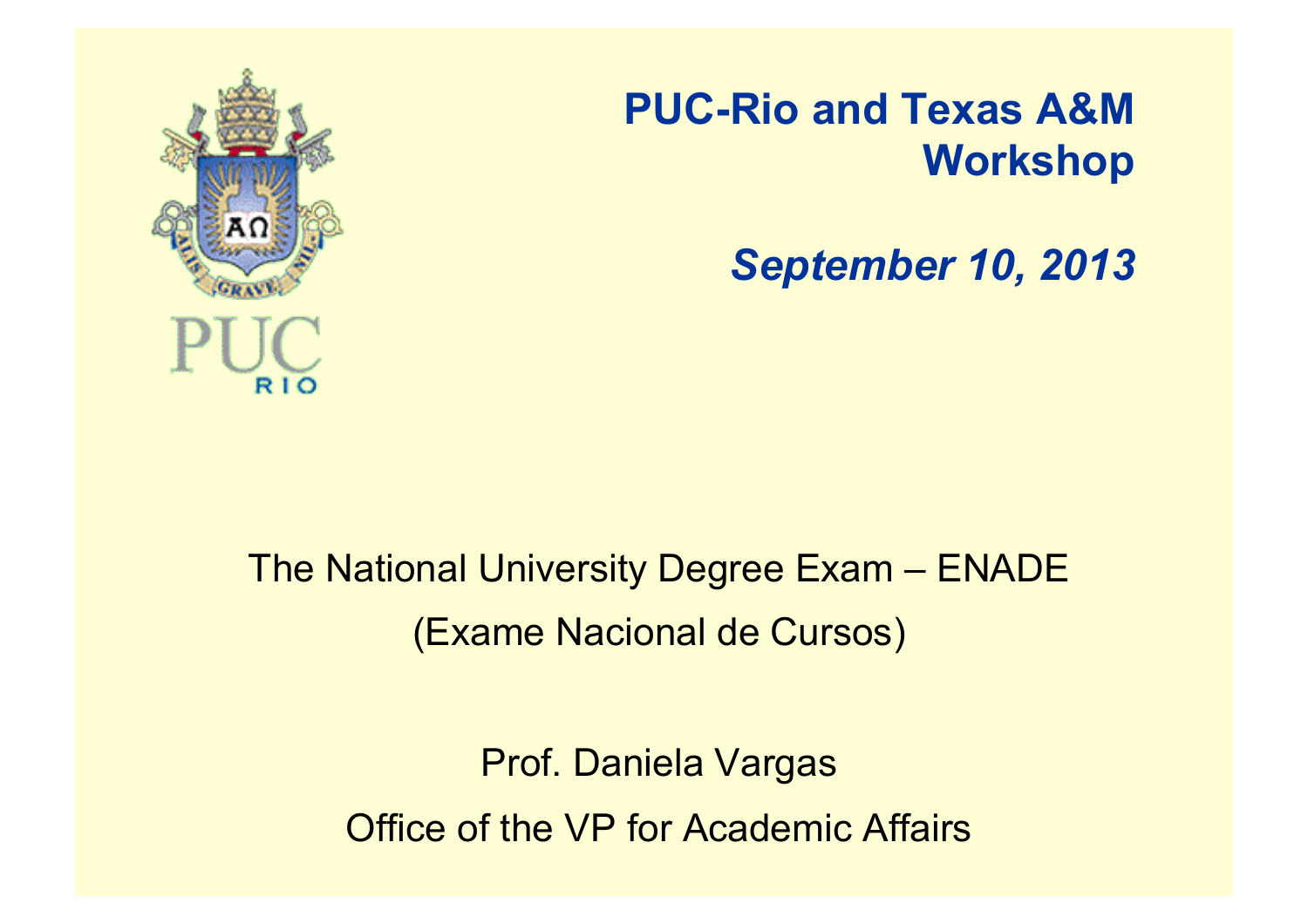

# **The Brazilian System for assessment of Higher (Undergraduate) Education**

- Sistema Nacional de Avaliação do Ensino Superior – SINAES
- One of the components: student learning assessment: a national exam: ENADE
- Every three years Engineering in 2011 (next: 2014)

Graduating class of Dec 2011 and July 2012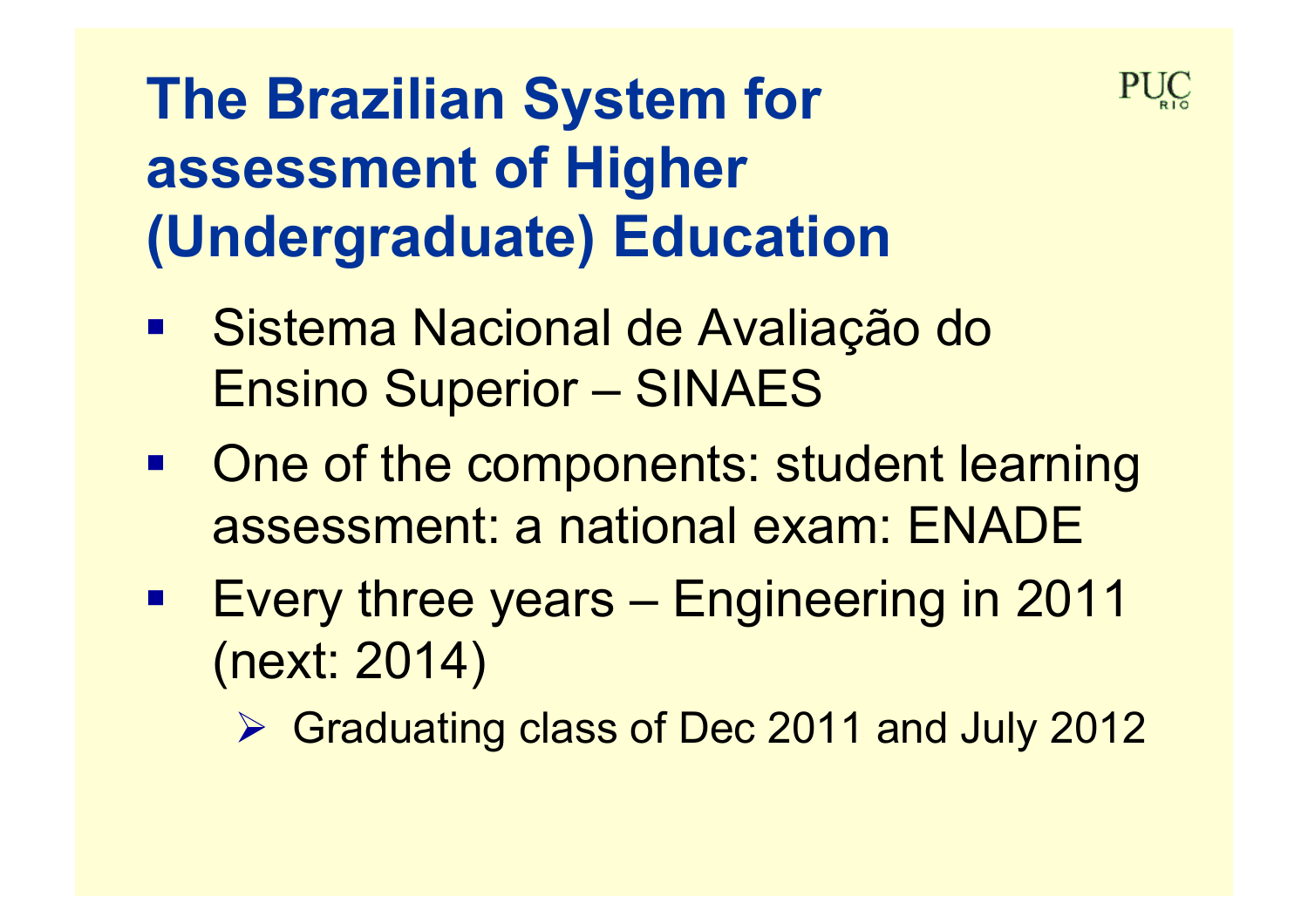

#### **The exam**

Two parts + student questionnaire:

- General knowledge: common to all majors that are being evaluated
- **E** "Professional" knowledge
	- **► Common core**
	- **▶ Major-specific**
- **E** Student questionnaire: on School's infrastructure, learning experience, family socio-economic background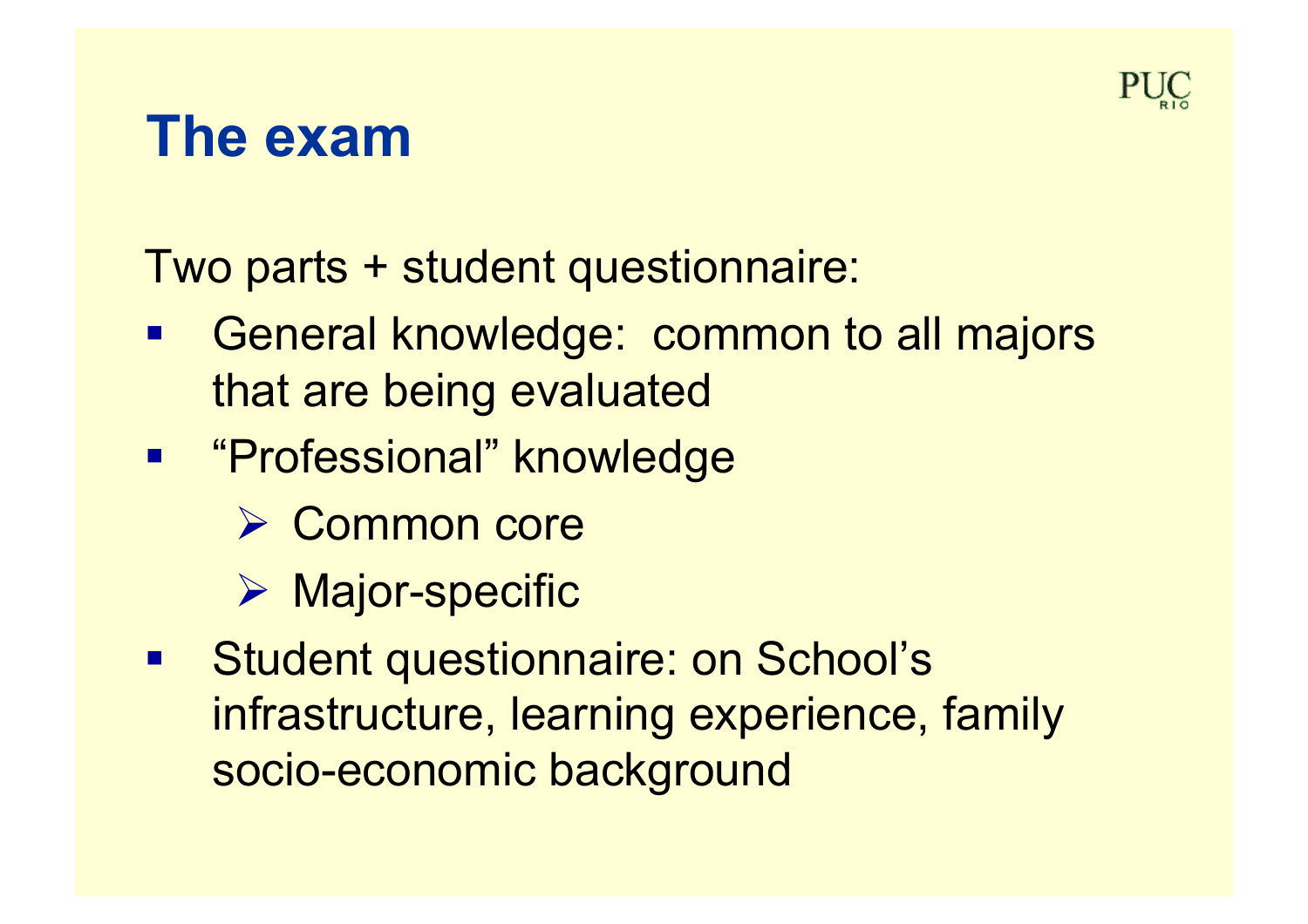

#### **How it works**

- July: office of the Provost identifies and enrolls seniors
- **November: the exam, Sunday afternoon**
- Students sign the attendance sheet, not required to answer the questions, only the student questionnaire
- **F** IF they don't show up: are not cleared for graduation (transcript and diploma).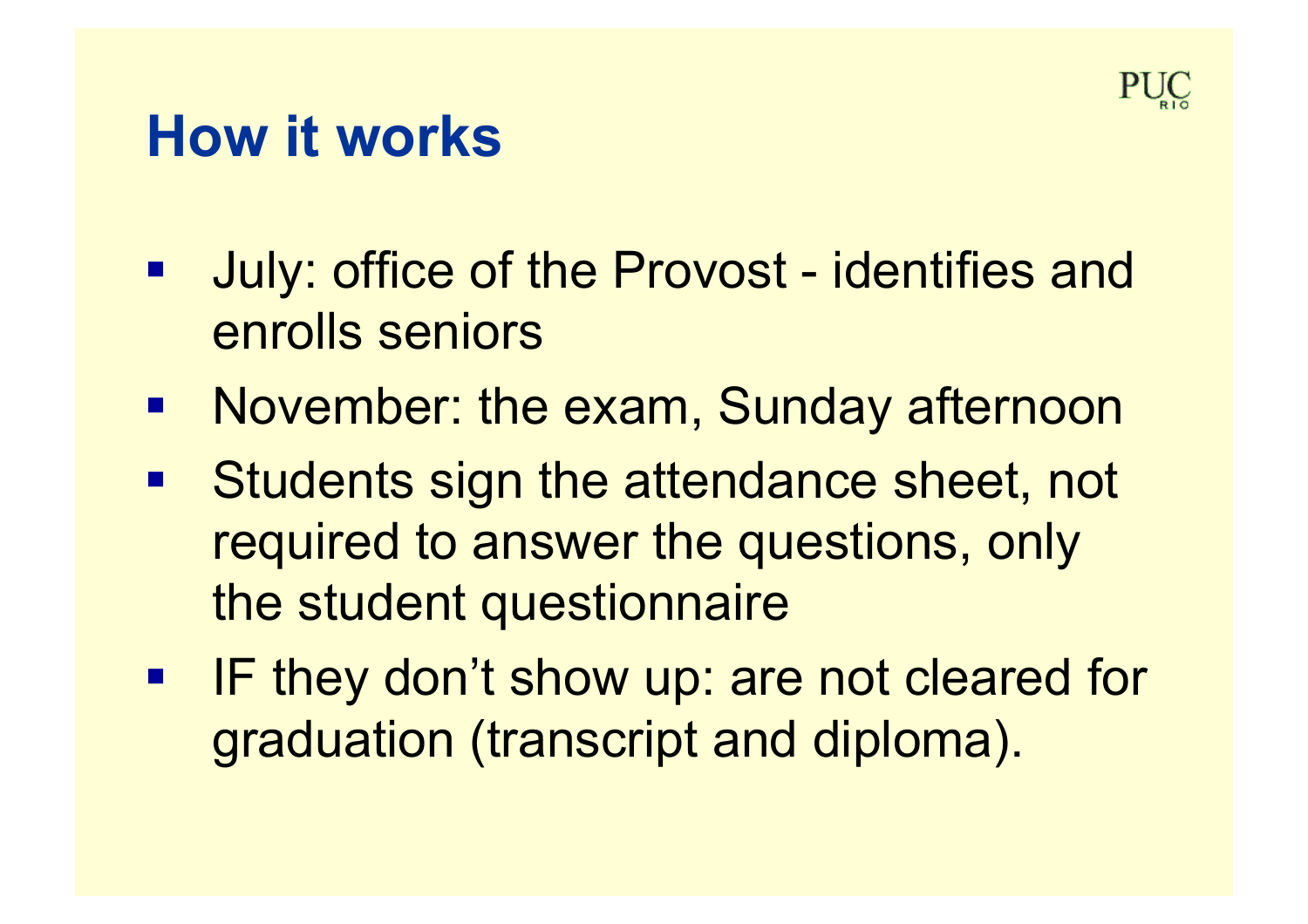

# **General Knowledge – 25% of final grade**

Common to all majors being evaluated

 in 2011, besides the Engineering majors, also History, Geography, Philosophy, Computer Sciences, Biology, among others.

Interdisciplinary content

- 8 multiple choice questions
- 2 essay questions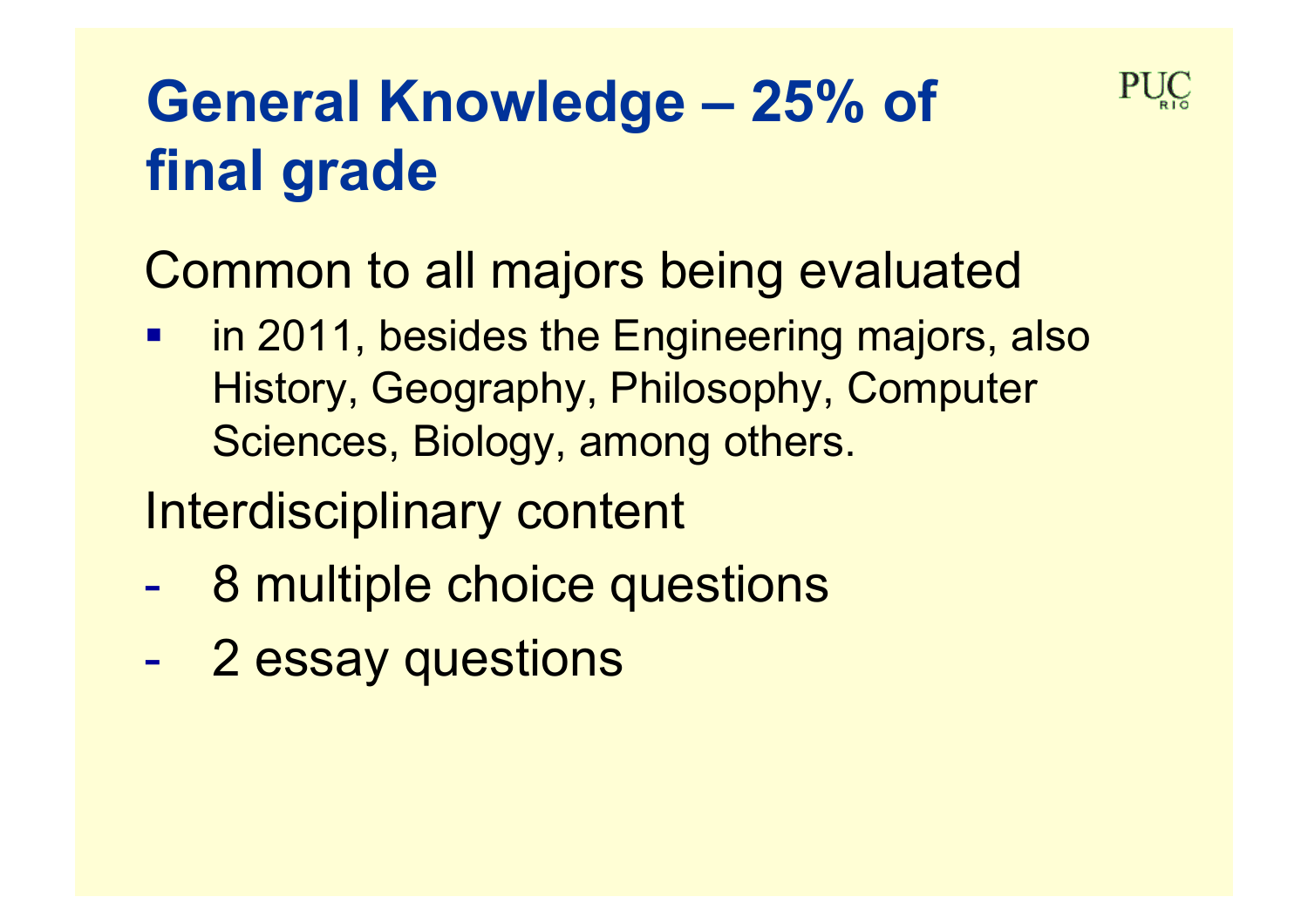

# **Common core subjects of the engineering majors - 75% of final grade**

- 8 Multiple choice questions
- 2 essay questions

Syllabus: scientific and technological methods; graphic expression; mathematics and numeric methods; physics; computer skills; material technology and chemistry; transport transfer phemomena; solid mechanics; management; economics; environmental sciences.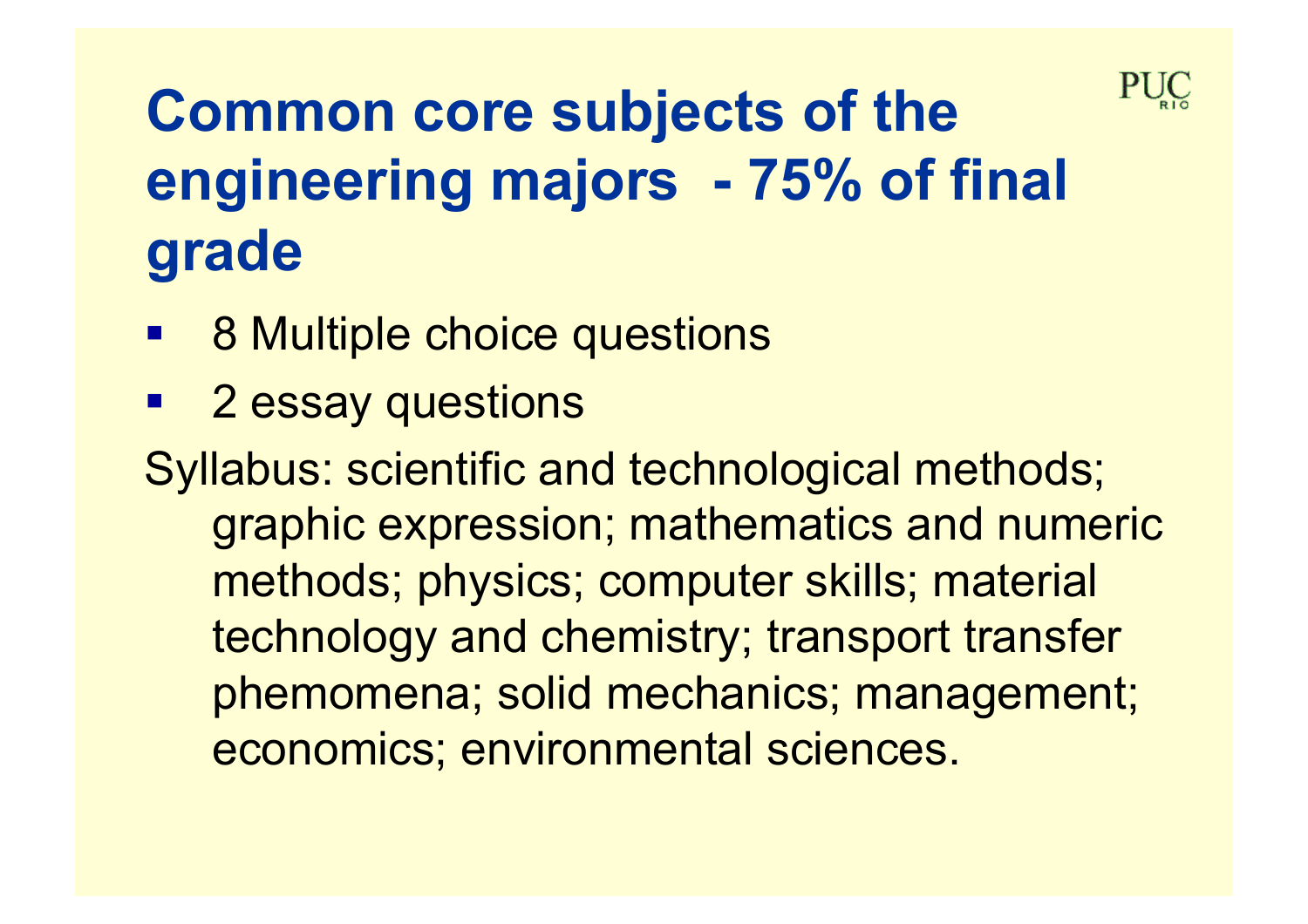## **Professional subjects (general knowledge)**

- 27 multiple choice (85%)
- 2 essay questions (15%)
- § 2o Núcleo de Conteúdos Profissionalizantes Gerais: electrical circuits, electrical circuits, electromechanical energy conversion, logic circuits, electromagnetism, analogic electronics, digital electronics, signals and systems, electric materials, communication principles, controls and servomechanisms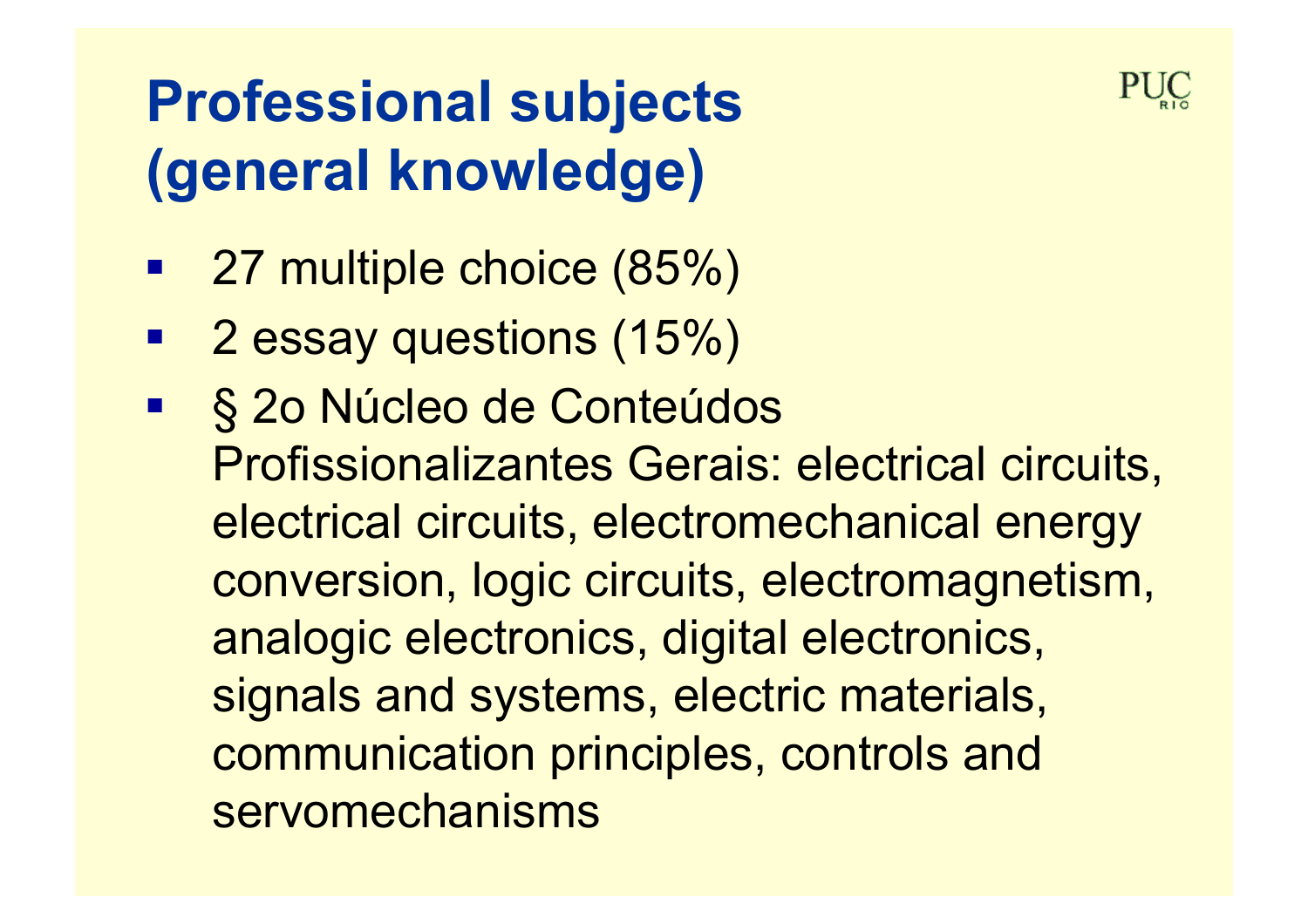## **Professional subjects (specific questions)**

- 4 multiple-choice questions in each of these fields:
	- **Electronics**
	- **► Electrical Eng**
	- Automation and Control
	- $\triangleright$  Telecommunications
- **E.** Students are free to choose and answer any 4 questions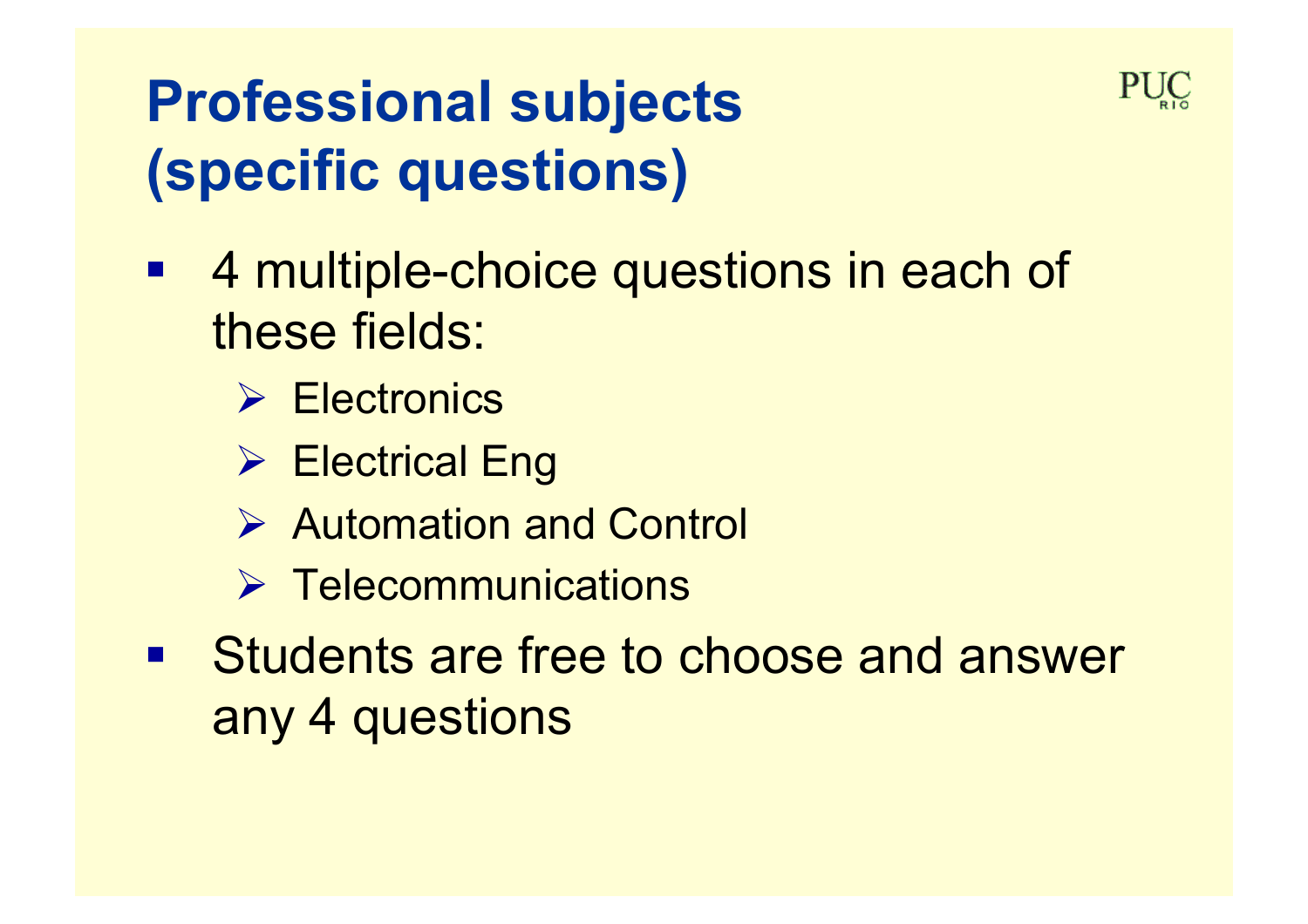

#### **How is the exam produced?**

- **Professors apply for the specific area of** study
- **INEP selects a working group**
- **Balance between public schools and private** schools, geographically distributed
- **working group prepares:** 
	- **▶ Syllabus**
	- **▶ Questions**
	- $\triangleright$  benchmark answers for the essay questions